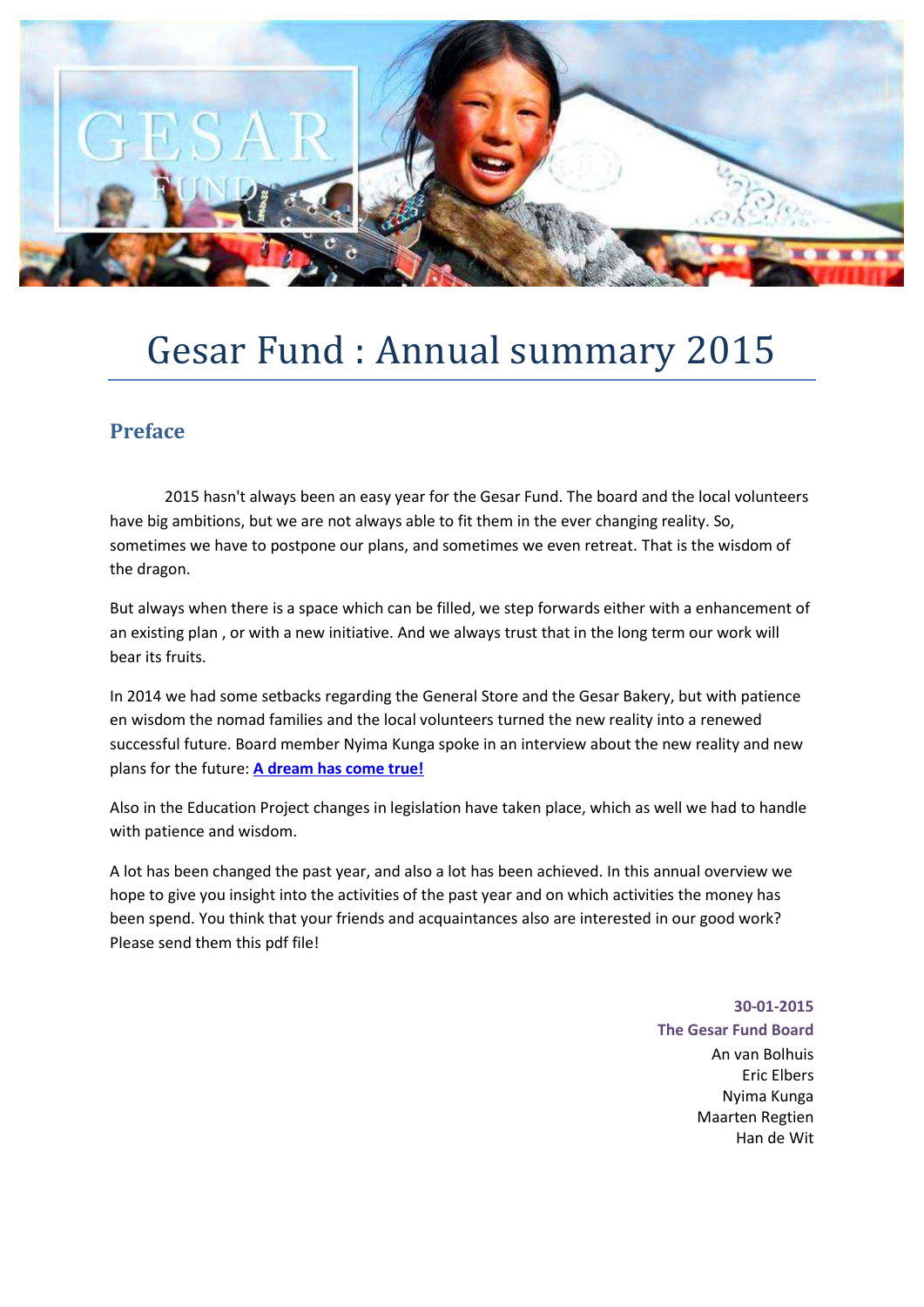

# Gesar Fund Annual Summary 2015

### **Contents**

The annual summary is divided into three categories:

- **1. Gesar Fund Projects** 
	- The Education Project
	- The Healthcare Project
	- The 'Family to Family' Project
- **2. Donations en Annual Account** 
	- an overview of the total donations received and a selection of fundraising activities by the Gesar Fund, but also by third parties organized activities for the Gesar Fund
- **3. The Gesar Fund in the news**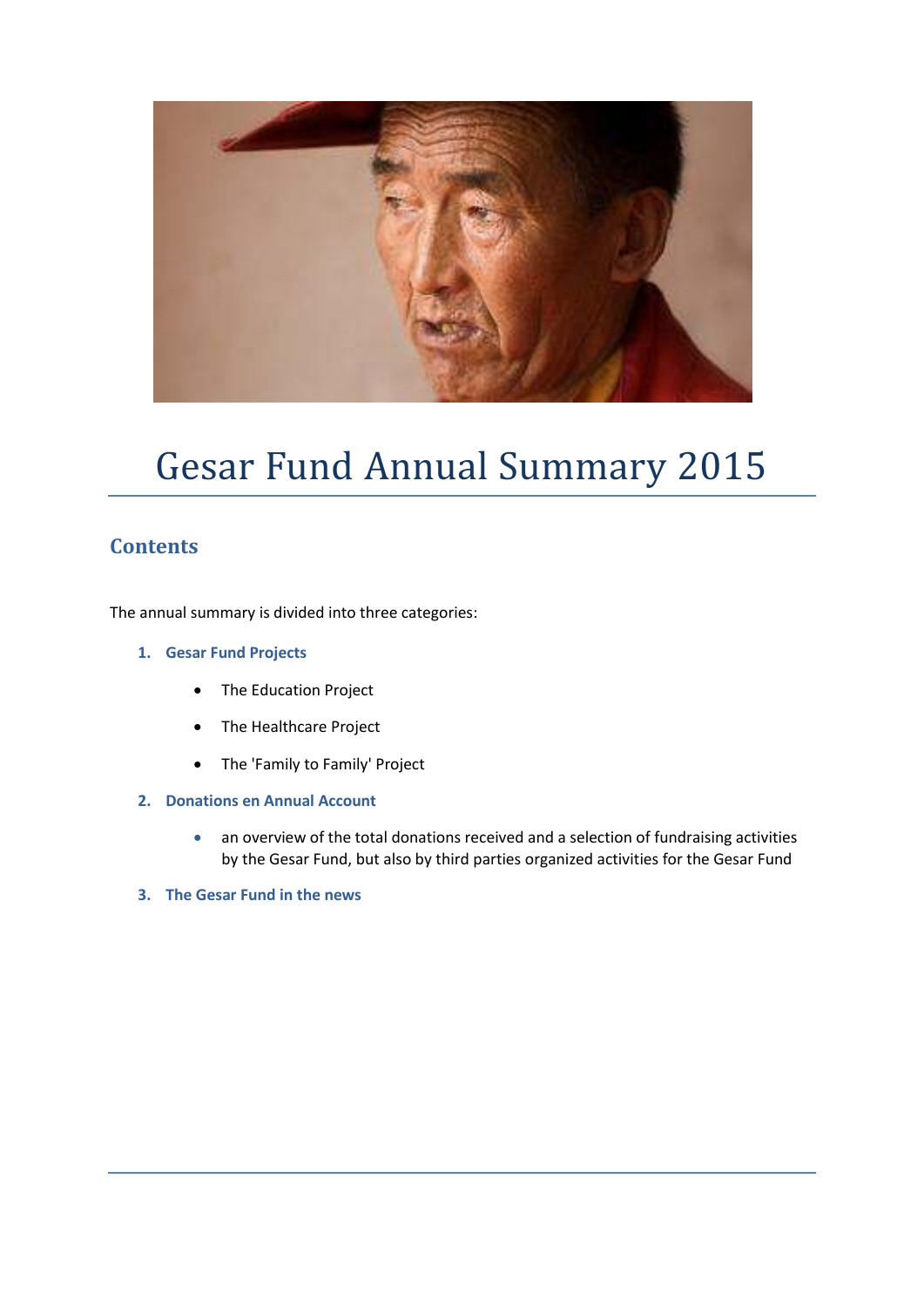

# 1. The Education Project

#### **1. The kindergarten**

The teaching hours in the Kindergarten are limited to the hours outside the regular Chinese school hours. For the Gesar Fund that left us only the three months in the winter stop, as in the countryside Chinese school provide 24/7 school and boarding.

Unfortunately this winter a new local law went into effect: gatherings where is being taught to children or adults are forbidden.

#### **2. The school at the Surmang monastery**

The educational project is carried out in cooperation with the American Könchok Foundation. The activities on site are done by Khenpo Tsering, abbot of the Surmang Monastery. He reports on the use of the funds to the foundation, which in turns annually reports to the Gesar Fund.

Khenpo Tsering indicated in 2014 that he had trouble maintaining his group of nomad children. In particular, the guys are so wild that much material damage is created including many broken windows. Last year the Khenpo already twice interrupted the teaching activities to take time for repairs.

As the Könchok Foundation started a new training for monks, the student-monks in this program in shifts will deliver extra supervisors during the nomad children's lessons.

The number of children which receive lessons varied between 150 and 250.

The Gesar Fund priorities education to the nomad children. The fact that children get hot meals and if necessary - also medical assistance, guarantees that this very vulnerable group likely will enjoy a healthy future!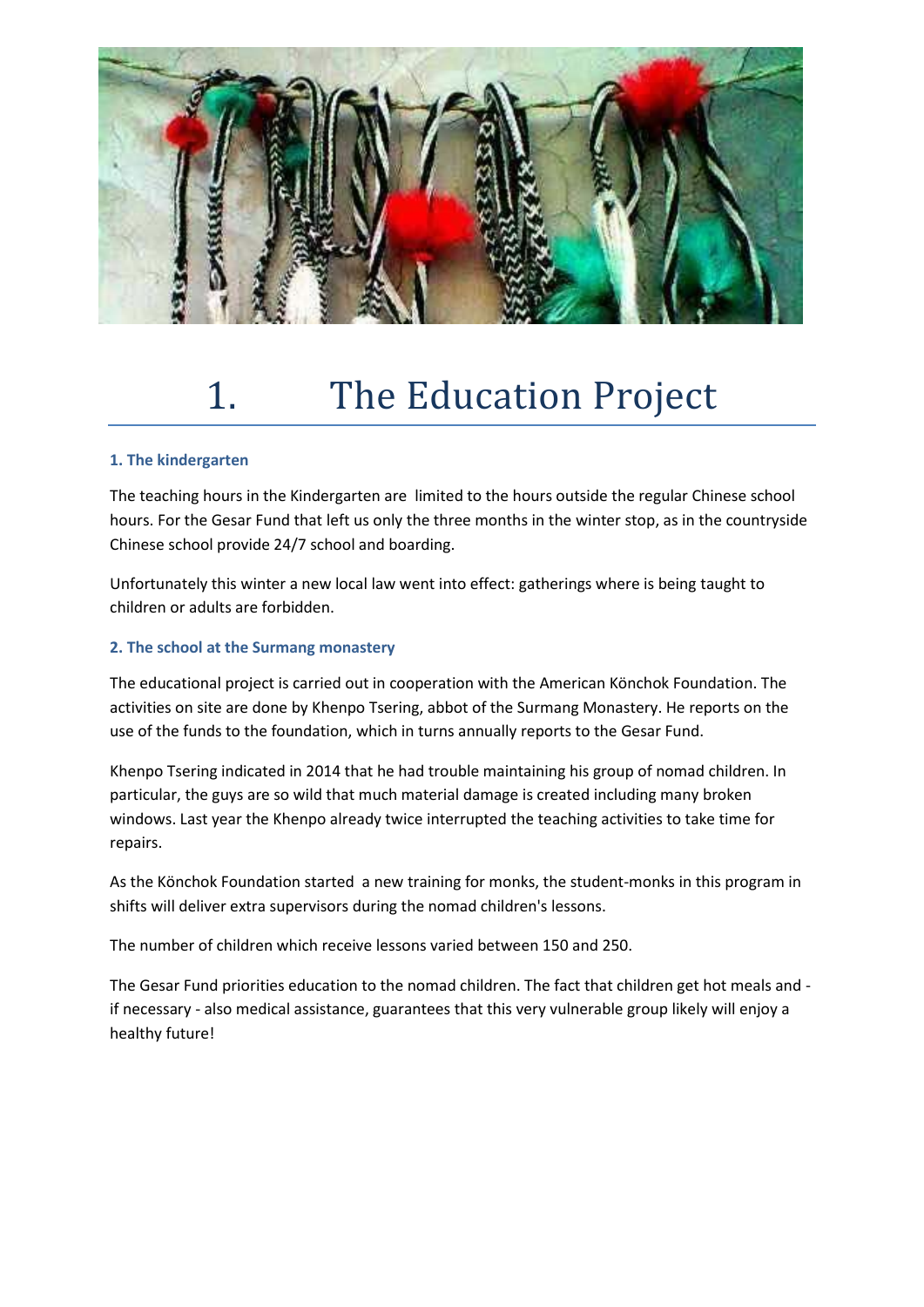

# 2. The Healthcare Project

#### **Hepatitis in China en Tibet, general information**

Hepatitis, especially hepatitis B is a large health risk in China and particular in poor areas like Yushu. This project aims at testing people with hepatitis (A and B) and at vaccinating people, who do not have antibodies in the bloodstream. The costs of the vaccine and the tests are paid by the Gesar Fund. This means that the often very poor people can have themselves tested and vaccinated.

Also health education is given to the poor: is simple terms is explained what they can do themselves to prevents infections and to recover from infections. In China hepatitis still is a big taboo, like HIV is.

Although rarely people die from hepatitis B, the fear of this disease is big. Also fighting this fear is part of our campaign. And although most people can recover from hepatitis, in case of a long-term hepatitis the liver can be damaged in such an extent that special treatment is necessary. These treatments can be very costly. For now the Gesar Fund is not involved with their treatments.

In areas where Tibetans live the percentage of people who carry of have carried hepatitis is some 60 %. As most infections are transferred from mother to baby, and the baby's immune system is not yet fully developed, this causes in 90% a lifelong carrying of chronic hepatitis. En of these case some 2 % someday will suffer from levercirrose or liver cancer.

The later in life people get hepatitis, the greater the chance their body can conquer the disease, and so smaller the chance they'll develop a chronic hepatitis. The Gesar Fund Medical Team tests anyone who wants to be tested, but has special focus on testing and vaccinating pregnant women.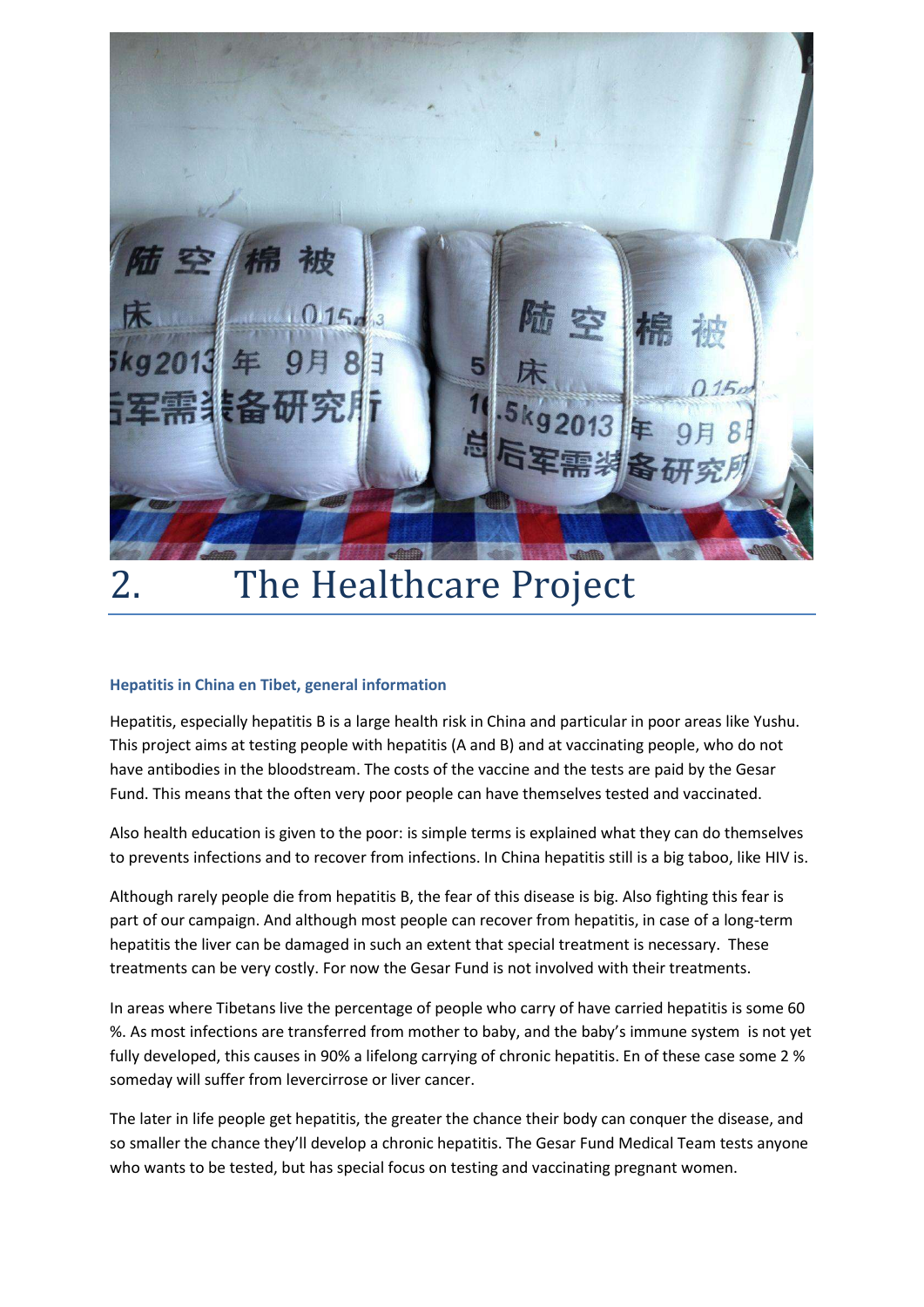High on the agenda of course is education regarding this contagious decease: not only the course of the hepatitis but also how hepatitis can be transferred: via blood, or sexual contact. Not only the doctors and nurses of our Gesar Team provide the education, but also al growing number of enthusiastic volunteers.

**For a permanent immunity three vaccinations are required. Standard procedure for the vaccination of one person is 60 Yuan (9.5 US\$). Thanks to the fact the hospital grants us discount we can offer a full vaccination for 45 Yuan (7 Euro).** 

#### **Gesar Fund Fighting Hepatitis and TB in 2015, the Gesar Fund School Project**

Besides the regular TB and Hepatitis tests the Gesar Fund medical volunteers (doctors and nurses from the Peoples Hospital) perform when roaming the desolate countryside with the Gesar Ambulance, in 2015 a very special project has started: the Gesar Fund School Project.

The Gesar Fund School Project embodied that on **all** 1000 students of the Chengdu elementary/secondary Hepatitis and TB tests were performed.

Students with positive test results were send to the Peoples Hospital for (free-of-charge, by the government paid) treatment.

All students were asked as reciprocation to help out the elderly with daily activities for a period for two weeks after school hours. As well they were asked to do small repairs and to keep company.

Also there was a group of students informing the public orally about TB and hepatitis: especially about prevention!

With asking a reciprocation the Gesar Fund hoped to achieve two goals:

- 1. Het Gesar Fund is not to be regarded as a NGO providing money and free services.
- 2. Het Gesar Fund stimulates self-help, self-reliance and own-initiative to make the vulnerable nomads more able to cope with daily life.

#### **The Gesar Fund School Project (costs EUR 5000) was a success and thus will be repeated the upcoming years!!!**

#### **Rabies**

In 2014 rabies broke out at several places in the Chengdu prefecture. In China stray dogs roam the countryside in big numbers and there is little control on the health of these animals. As there was a human sacrifice case in Chengdu, the government was forced to solve the rabies problem by killing all stray dogs in winter and spring of 2015

In summer 2015 Chengdu was declared rabies-free.

#### **Gesar Community Centre and Healthcare**

In the Community Centre is a medical post. The doctors perform general medical tests on the local nomads such as measuring blood pressure, performing diagnostic heart tests and lung function tests. Tibetan herbs are given to people who have stomach pain.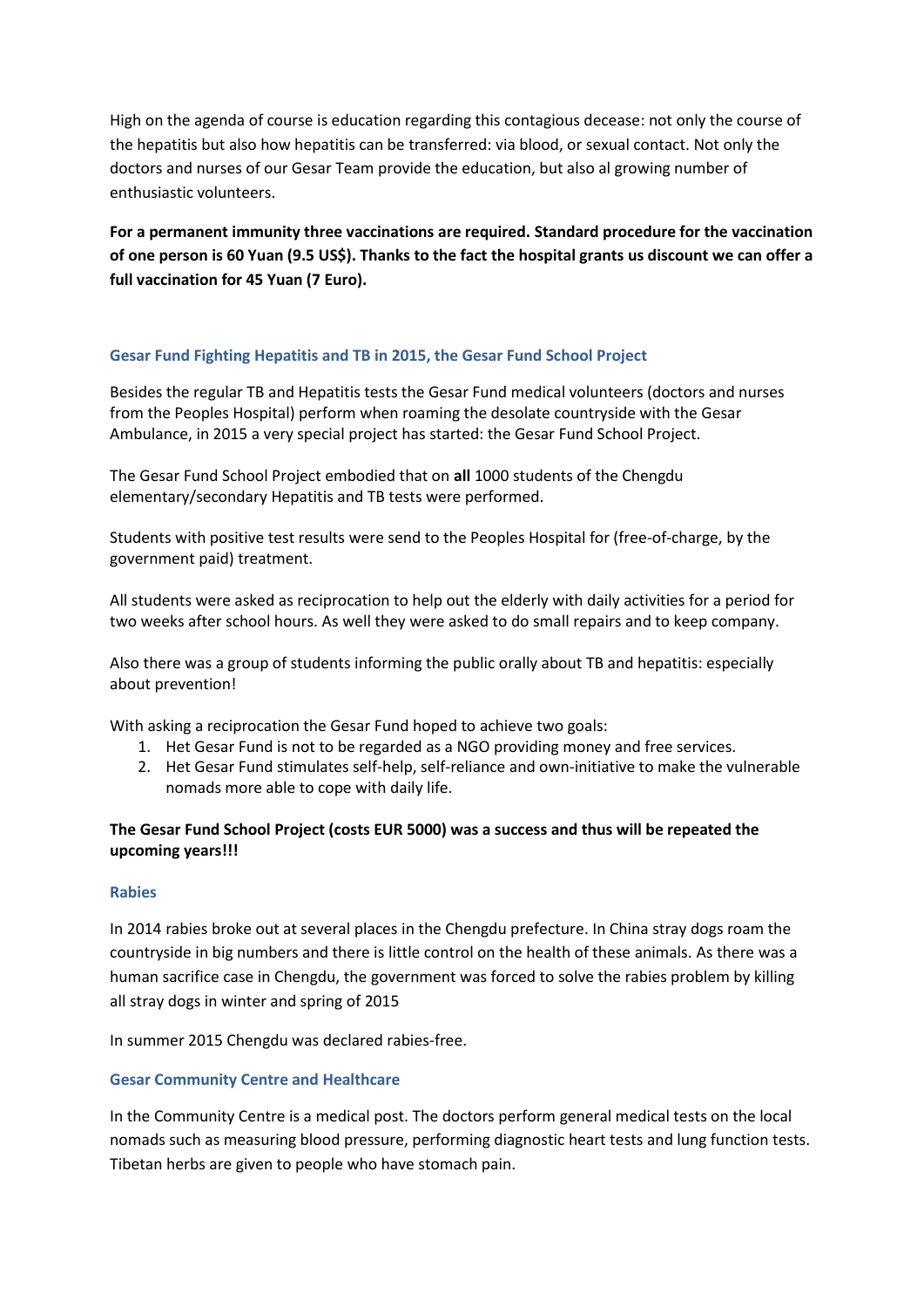Also education is given concerning the prevention of infectious diseases. Most nomads who meet our local volunteers are illiterate. Information mostly consists of illustrations, which is also provided for free by the Chinese Government. The Gesar Fund strives to educate on healthcare via cd's and dvd's but due to copyright laws this is very difficult.

The Gesar Fund board decided that the medical team of the 10,000 euro's they spend annually, 20% is allowed to be spend on own initiative and insight.

Regularly the medical team gives ad-hoc emergency help to individual families. Read for example the 2013 update regarding the little boy Champo. [Update 03-04-2013: Champo.](http://www.gesarfund.nl/page/829/news-archive-2013.html)

#### **Gesar Ambulance**

The Gesar Ambulance manned by the Gesar medical team (doctors and nurses from the Peoples Hospital) roams the desolate countryside to perform tests and deliver treatment wherever possible.

The doctors and nurses do so solely in their spare time!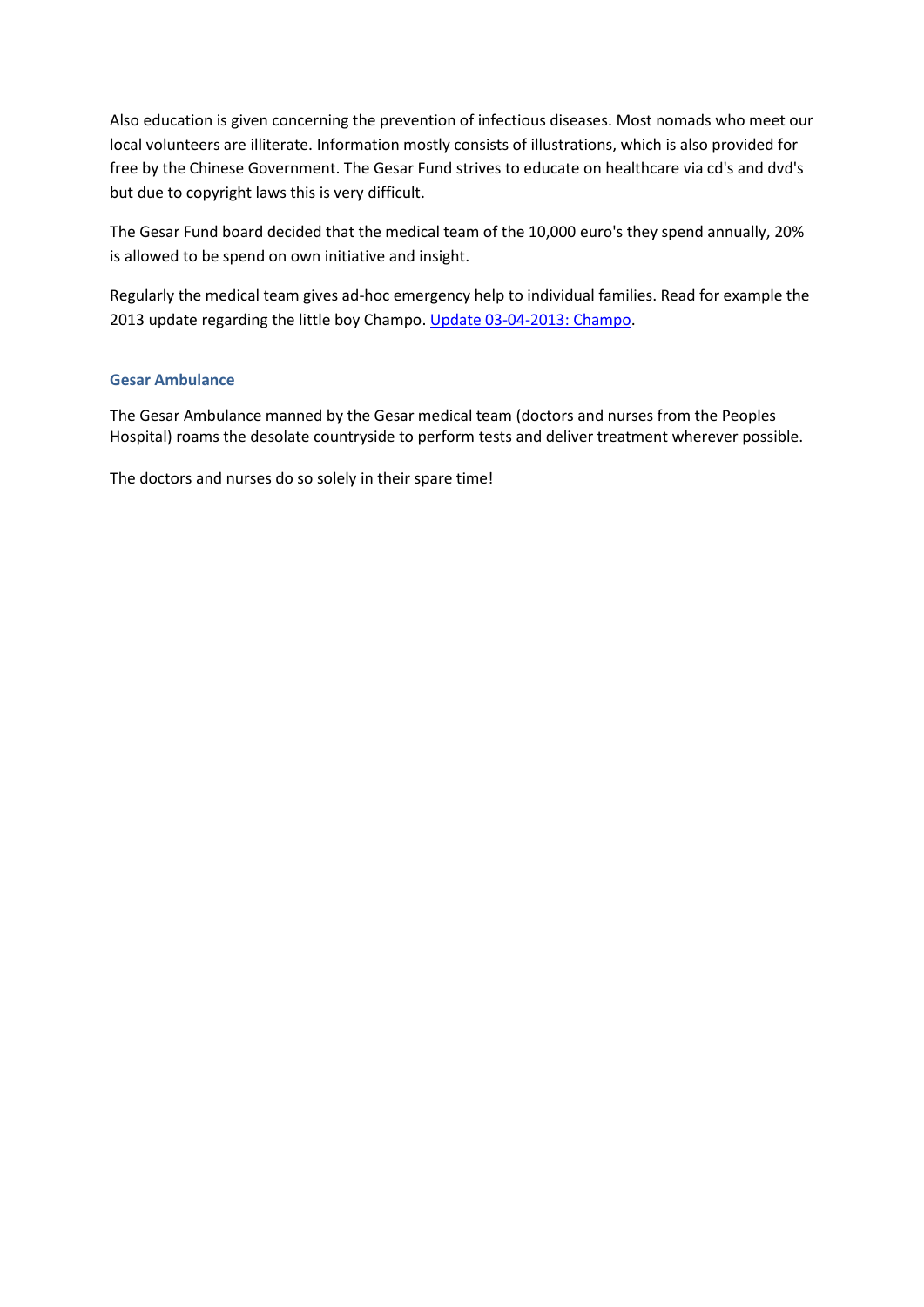

# 3. The Family to Family Project

#### **The Gesar General Store / The Gesar Bakery**

The Gesar General Store is a grocery in Dönda where better quality products are offered against lower prizes! Starting in 2011 the store was a huge success

In 2014 we had some issues with personnel for the store, however. De solution seemed to be a new manager: the young nomad Metok Bhakto. Metok however appeared to miss communicational skills to bind customers to the store, thus causing to decrease the turn-over. The shop then was closed until a solution was found. Half of the products was transferred to the Gesar Bakery.

Not so long later, however, the lady who runs the Bakery had an accident with one of the powder machines, which forced her to stop working in the bakery. The lady from the bakery now is general manager of the Gesar Community Centre and is training three young nomads as staff in the bakery.

The Gesar General Store will open again this year, now with two employees. The young not so experienced manager will be supported by an elderly man, who will take care of the customer relations. Also free tea will be available at the store to make it more of a meeting point, also with the goal to generate more turn-over. The lady of the bakery / general manager of the Community Centre will oversee all store activities.

For now the bakery still will be selling general store merchandise.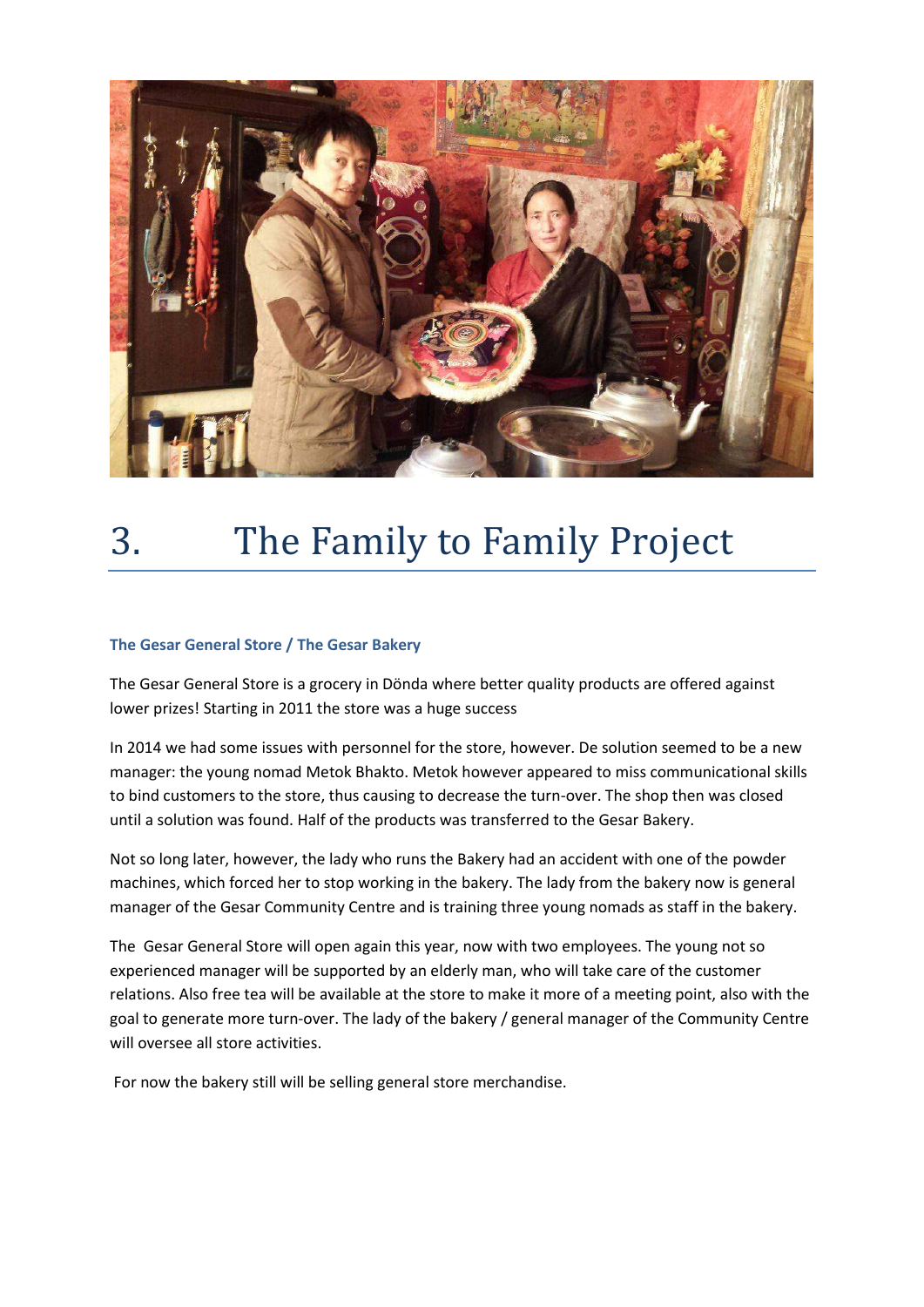#### **The Gesar Community Centre**

In 2012 the nomad families suggested if it would be possible too create a space where they could train each other in practical professions as tailor or carpenter. The board decided to invest into buying a piece of ground to crate the centre. The project officially was blessed by a lama, but it took more than a year before the building could start as foundations only can be constructed during summer. The buildings already there had to be removed as they were too rundown.

So in summer of 2013 the foundations were constructed and board members Eric Elbers and Nyima Kunga performed a first spade ceremony during which they buried a thangka with blessed herbs. A few days after the ceremony construction started and largely was completed in November.

There are two buildings situated in a 90<sup>°</sup> angle. By this means we can create an entrance on each adjoining road, as it still is not clear which of those roads will become 'major'.

On the outside shops are planned and on the inside a childcare unit. The proposal is to have a nice courtyard with a stupa and on the side opposite from the buildings a roofed open air place with prayer wheels. The idea is to create a haven for people, coming from the busy street were the main entrance will be.



In 2015 in the courtyard the building of a small prayer wheel house has started. The exterior was finished in the winter. Plans for the interior (including large praying-wheel) hopefully will start in spring/summer 2016.

#### **Het Gesar Community Centre: zelfredzaamheid nomaden**

Now the center there the nomads should be further encouraged in self-sufficiency. As the board we do not expect that the Gesar Fund is a kind of money machine.

The problem in the more self-sufficiency of the nomads is that they really do not have more skills than the nomads skills as making yaks hats, tents build and stoves.

As Dönda is an obligatory stop for tourist buses, it seems the best option for the nomads is to sell souvenirs to the tourists: small parcels of yak butter, miniature stoves, miniature nomad tents, thangka's, jewelry et cetera. By selling these products there is a direct link between the production and the money.

In winter 2015 the local volunteers bought a large quantity of yak hair, which has been divided over several nomad families to process it into various kinds of souvenirs. To be continued.

Also three pool tables have been bought for in the Community Centre. Pool tables attract people who will spend money on food and drinks.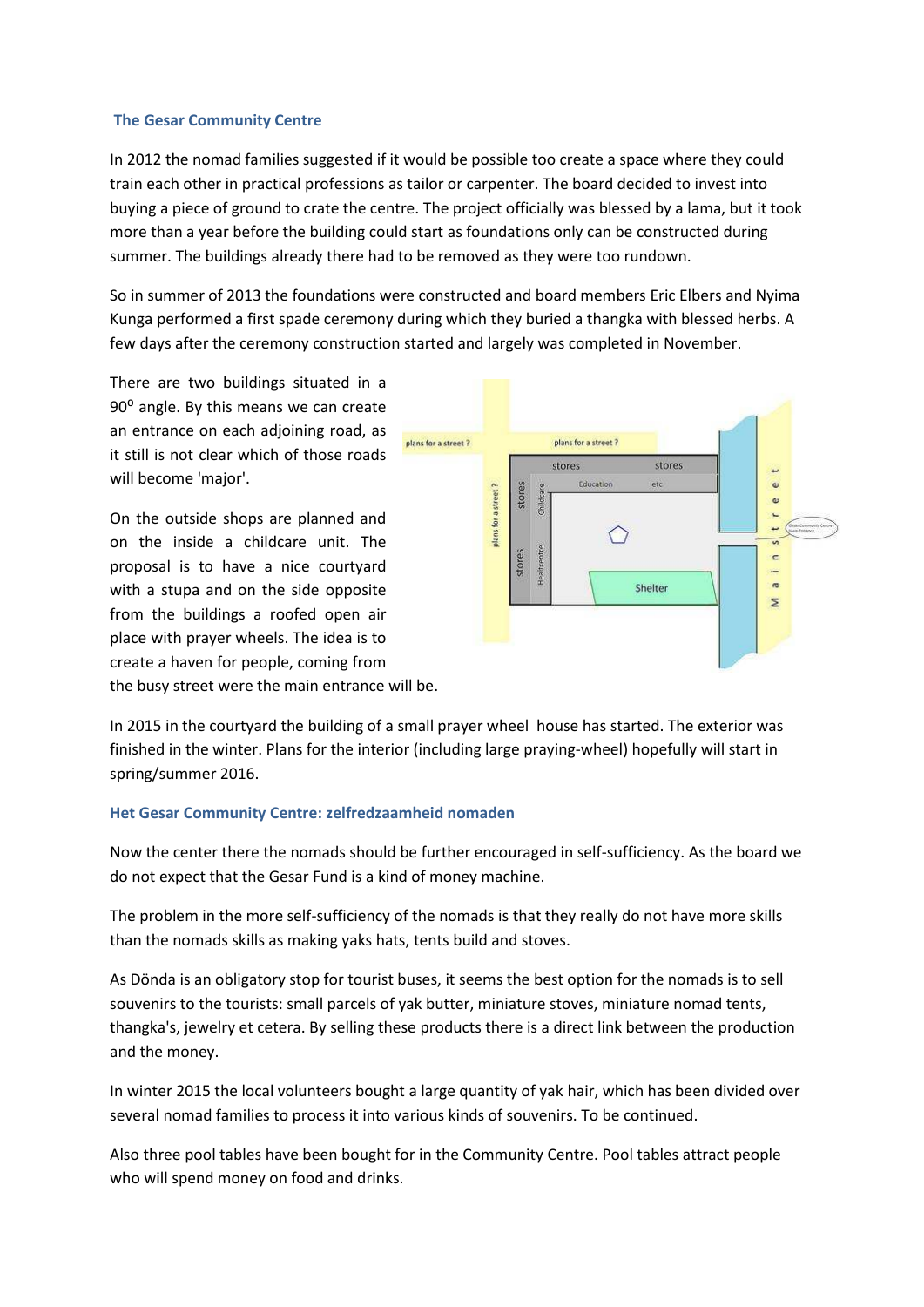#### **The Kindergarten**

The teaching hours in the Kindergarten are limited to the hours outside the regular Chinese school hours. For the Gesar Fund that left us only the three months in the winter stop, as in the countryside Chinese school provide 24/7 school and boarding.

Unfortunately this winter a new local law went into effect: gatherings where is being taught to children or adults are forbidden.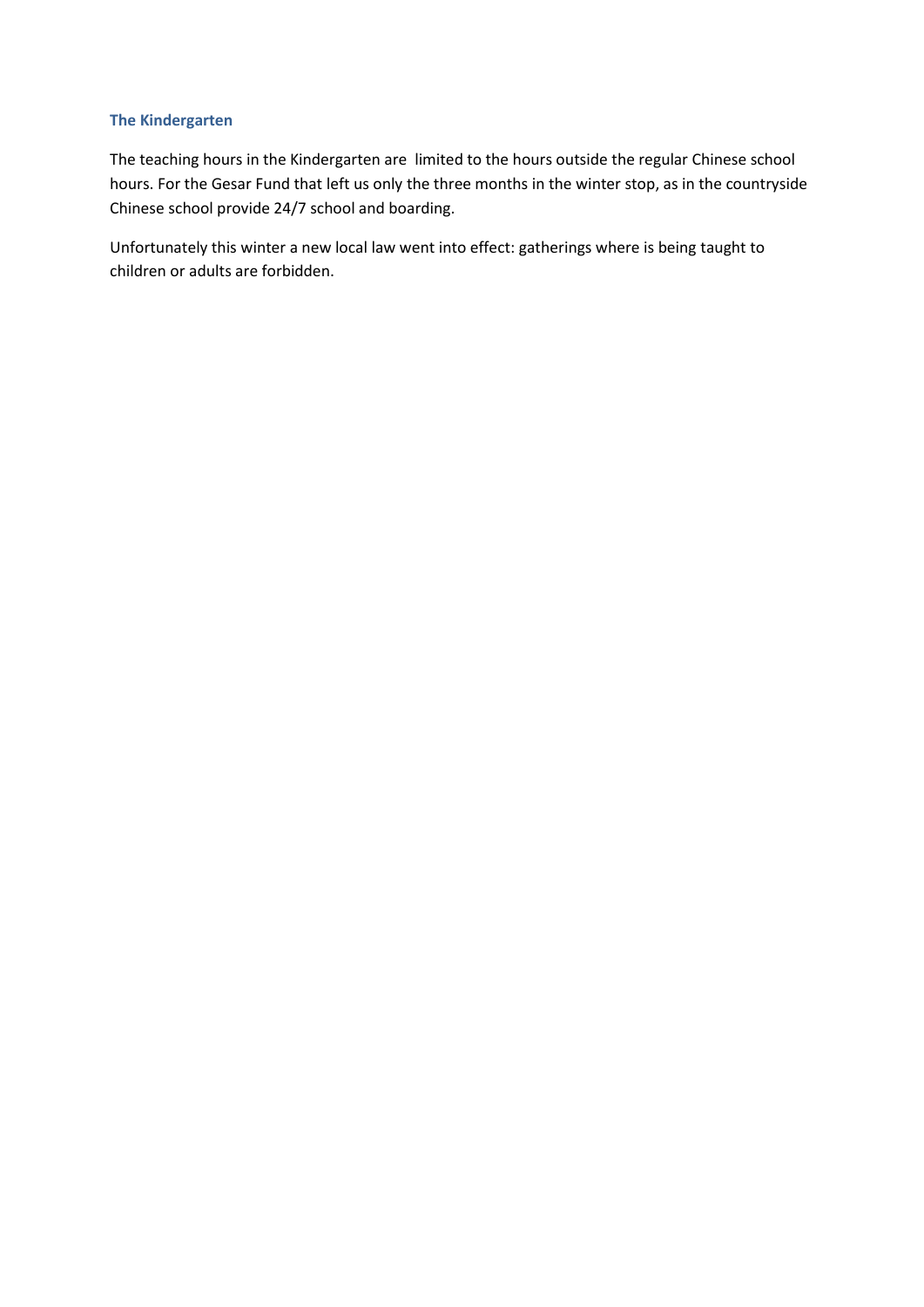

# 2015 - Donations and Annual Account

The total of received donations in 2015 is **34.741 euro.**

De annual account of 2014 is online[: Annual Account 2014.](http://www.gesarfund.nl/dynamic/media/13/media/Gesar%20Fund%20-%202014%20-%20Stichting%20Gesar%20Fund%20Jaarrekening%202014.pdf)